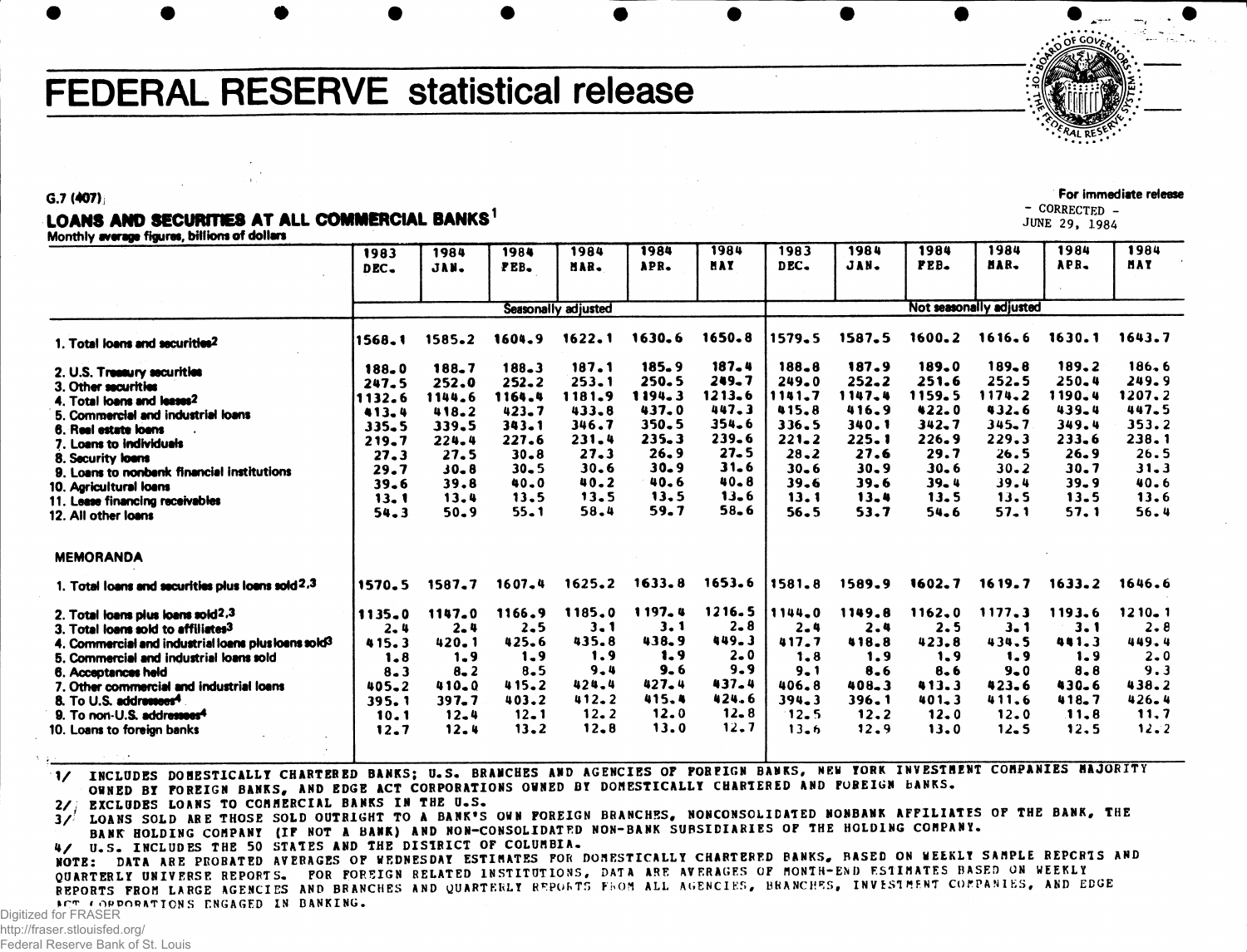## **G.7 (407)A ,** LOANS AND SECURITIES AT DOMESTICALLY CHARTERED COMMERCIAL BANKS 1

Averages of Wednesday figures, billions of dollars

| wana Mos Al Manusand Ligal                                                                                                                                                                                                                                                                                                                                                                                                                                                  |                                                                                                                     |                                                                                                         |                                                                                                         |                                                                                                                 |                                                                                                         |                                                                                                             |                                                                                                                     |                                                                                                             |                                                                                                 |                                                                                                     |                                                                                                                     |                                                                                                     |
|-----------------------------------------------------------------------------------------------------------------------------------------------------------------------------------------------------------------------------------------------------------------------------------------------------------------------------------------------------------------------------------------------------------------------------------------------------------------------------|---------------------------------------------------------------------------------------------------------------------|---------------------------------------------------------------------------------------------------------|---------------------------------------------------------------------------------------------------------|-----------------------------------------------------------------------------------------------------------------|---------------------------------------------------------------------------------------------------------|-------------------------------------------------------------------------------------------------------------|---------------------------------------------------------------------------------------------------------------------|-------------------------------------------------------------------------------------------------------------|-------------------------------------------------------------------------------------------------|-----------------------------------------------------------------------------------------------------|---------------------------------------------------------------------------------------------------------------------|-----------------------------------------------------------------------------------------------------|
|                                                                                                                                                                                                                                                                                                                                                                                                                                                                             | 1983<br>DEC.                                                                                                        | 1984<br>JAN.                                                                                            | 1984<br>FEB.                                                                                            | 1984<br>MAR.                                                                                                    | 1984<br>APR.                                                                                            | 1984<br><b>HAY</b>                                                                                          | 1983<br>DEC.                                                                                                        | 1984<br>JAN.                                                                                                | 1984<br>FEB.                                                                                    | 1984<br>MAR.                                                                                        | 1984<br>APR                                                                                                         | 1984<br>MAY                                                                                         |
|                                                                                                                                                                                                                                                                                                                                                                                                                                                                             |                                                                                                                     |                                                                                                         | Seasonally adjusted                                                                                     |                                                                                                                 |                                                                                                         |                                                                                                             |                                                                                                                     |                                                                                                             | Not seasonally adjusted                                                                         |                                                                                                     |                                                                                                                     |                                                                                                     |
| 1. Total loans and securities <sup>2</sup>                                                                                                                                                                                                                                                                                                                                                                                                                                  | 1510.1                                                                                                              | $1528 - 3$                                                                                              | 1544.6                                                                                                  | 1560.7                                                                                                          | $1570 - 8$                                                                                              | 1590.7                                                                                                      | 1519.6                                                                                                              | 1528.7                                                                                                      | 1540.6                                                                                          | $1555 - 3$                                                                                          | $1570 - 8$                                                                                                          | $1585 - 8$                                                                                          |
| 2. U.S. Treasury securities<br>3. Other securities<br>4. Total loans and leases2<br>5. Commercial and industrial loans<br>6. Real estate loans<br>7. Loans to individuals<br>8. Security loans<br>9. Loans to nonbank financial institutions<br>10. Agricultural loans<br>11. Lease financing receivables<br>12. All other loans                                                                                                                                            | $182 - 8$<br>$245 - 5$<br>1081.8<br>375.1<br>$332 - 1$<br>219.5<br>$26 - 0$<br>$28 - 0$<br>39.6<br>$13 - 1$<br>48.4 | 183.7<br>$249 - 9$<br>1094.7<br>$381 - 2$<br>$336 - 0$<br>224.3<br>26.1<br>28.9<br>39.8<br>13.4<br>44.9 | 183.1<br>$250 - 0$<br>1111.4<br>385.5<br>339.6<br>227.4<br>29.5<br>28.7<br>$40 - 0$<br>13.5<br>$47 - 2$ | $182 - 0$<br>$250 - 8$<br>1127.9<br>$394 - 1$<br>343.2<br>$231 - 2$<br>26.1<br>28.9<br>$40 - 2$<br>13.5<br>50.5 | 181.0<br>$248 - 2$<br>1141.6<br>397.5<br>347.0<br>235.1<br>$25 - 9$<br>29.2<br>$40 - 6$<br>13.5<br>52.9 | 182.5<br>247.4<br>1160.9<br>406.7<br>351.1<br>239.4<br>$26 - 5$<br>$29 - 8$<br>$40 - 8$<br>13.6<br>$53 - 0$ | 183.3<br>247.0<br>$1089 - 3$<br>377.0<br>$333 - 0$<br>$221 - 1$<br>$26 - 9$<br>$28 - 9$<br>39.6<br>$13 - 1$<br>49.7 | 182.7<br>250.2<br>1095.8<br>379.3<br>$336 - 7$<br>224.9<br>$26 - 3$<br>29.1<br>$39 - 6$<br>$13 - 4$<br>46.5 | 184.0<br>249.5<br>1107.1<br>383.6<br>339.2<br>226.8<br>28.5<br>$28 - 8$<br>39.4<br>13.5<br>47.2 | 184.9<br>250.3<br>$1120 - 1$<br>$392 - 2$<br>342.2<br>229.1<br>25.4<br>28.5<br>39.4<br>13.5<br>49.7 | 184.4<br>$248 - 2$<br>1138.2<br>$399 - 5$<br>345.9<br>233.4<br>$25 - 9$<br>$29 - 0$<br>$39 - 9$<br>13.5<br>$51 - 2$ | $181 - 8$<br>247.6<br>1156.3<br>407.5<br>349.7<br>238.0<br>25.4<br>29.4<br>$40 - 6$<br>13.6<br>52.0 |
| <b>MEMORANDA</b>                                                                                                                                                                                                                                                                                                                                                                                                                                                            | 1512.5                                                                                                              | $1530 - 7$                                                                                              | 1547.1                                                                                                  | 1563.7                                                                                                          | 1573.9                                                                                                  | 1593.6                                                                                                      | 1522.0                                                                                                              | 1531.2                                                                                                      | 1543.1                                                                                          | 1558.4                                                                                              | 1574.0                                                                                                              | 1588.6                                                                                              |
| 1. Total loans and securities plus loans sold <sup>2,3</sup><br>2. Total loans plus loans sold <sup>2</sup> . <sup>3</sup><br>3. Total loans sold to affiliates <sup>3</sup><br>4. Commercial and industrial loans plus loans sold <sup>3</sup><br>5. Commercial and industrial loans sold<br>6. Acceptances held<br>7. Other commercial and industrial loans<br>8. To U.S. addressees <sup>4</sup><br>9. To non-U.S. addressees <sup>4</sup><br>10. Loans to foreign banks | 1084.2<br>2.4<br>$376 - 9$<br>$1 - 8$<br>3.9<br>371.2<br>$366 - 3$<br>$4 - 9$<br>$7 - 8$                            | 1097.2<br>2.4<br>383.0<br>1.9<br>$3 - 9$<br>$377 - 3$<br>370.1<br>7.1<br>7.4                            | 1113.9<br>$2 - 5$<br>387.4<br>1.9<br>$4 - 4$<br>$381 - 2$<br>374.4<br>$6 - 8$<br>7.7                    | 1131.0<br>$3 - 1$<br>396.1<br>$1 - 9$<br>5.2<br>389.0<br>381.8<br>7.1<br>7.6                                    | 1144.7<br>3.1<br>399.4<br>1.9<br>5.1<br>$392 - 3$<br>385.3<br>7.1<br>8.0                                | $1163 - 7$<br>2.8<br>408.7<br>$2 - 0$<br>$5 - 3$<br>401.4<br>$393 - 7$<br>7.7<br>7.7                        | $1091 - 7$<br>2.4<br>378.8<br>$1 - 8$<br>$4 - 6$<br>$372 - 4$<br>$365 - 2$<br>7.2<br>8.5                            | 1098.2<br>2.4<br>381.1<br>$1 - 9$<br>$4 - 2$<br>$375 - 1$<br>367.9<br>7.2<br>$7 - 8$                        | 1109.5<br>2.5<br>385.5<br>1.9<br>4.5<br>379.1<br>372.1<br>7.0<br>7.9                            | 1123.2<br>3.1<br>394.1<br>$1 - 9$<br>4.7<br>387.4<br>380.7<br>$6 - 8$<br>7.5                        | 1141.4<br>3.1<br>401.4<br>1.9<br>4.5<br>$395 - 0$<br>388.4<br>6.6<br>$7 - 6$                                        | 1159.1<br>2.8<br>409.5<br>$2 - 0$<br>$4 - 8$<br>402.7<br>396.1<br>6,6<br>7.3                        |
| $\mathcal{X} \rightarrow \mathcal{X}$                                                                                                                                                                                                                                                                                                                                                                                                                                       |                                                                                                                     |                                                                                                         |                                                                                                         |                                                                                                                 |                                                                                                         |                                                                                                             |                                                                                                                     |                                                                                                             |                                                                                                 |                                                                                                     |                                                                                                                     |                                                                                                     |

1/ DOMESTICALLY CHARTERED BANKS ARE THOSE WITH NATIONAL OR STATE CHARTERS WHETHER FOREIGN OWNED OR DOMESTICALLY OWNED.<br>2/ EXCLUDES LOANS TO COMMERCIAL BANKS IN THE U.S.

2/ EXCLUDES LOANS TO COMMERCIAL BANKS IN THE U.S.<br>3/ LOANS SOLD ARE THOSE SOLD OUTRIGHT TO A BANK'S OWN FOREIGN BRANCHES, NON-CONSOLIDATED NONBANK AFFILIATES OF THE BANK, THE BANK'S HOLDING COMPANY (IF NOT A BANK) AND NON-CONSOLIDATED NONBANK SUBSIDIARIES OF THE HOLDING COMPANY. 4/ U.S. INCLUDES THE 50 STATES AND THE DISTRICT OF COLUMBIA.

4/ U.S. INCLUDES THE 50 STATES AND THE DISINICT OF COLONEIA.<br>NOTE: DATA ARE PRORATED AVERAGES OF WEDNESDAY ESTIMATES FOR DOMESTICALLY CHARTERED BANKS, BASED ON WEEKLY SAMPLE BEPCHTS AND QUARTERLY UNIVERSE REPORTS.

**JUNE 2 9 , 198 4**